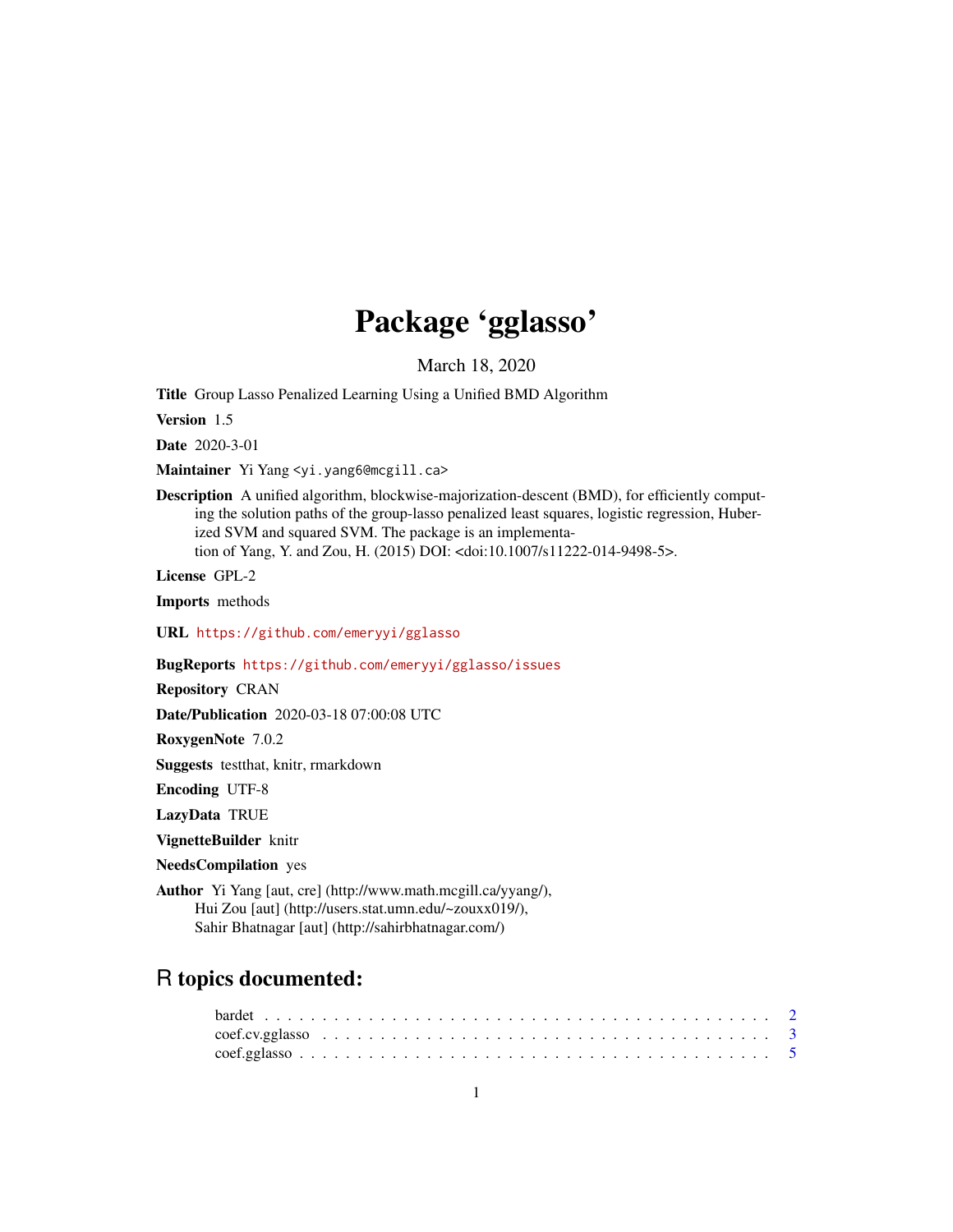#### <span id="page-1-0"></span>2 bardet bardet and the state of the state of the state of the state of the state of the state of the state of the state of the state of the state of the state of the state of the state of the state of the state of the sta

| Index |  |
|-------|--|
|       |  |
|       |  |
|       |  |
|       |  |
|       |  |
|       |  |
|       |  |
|       |  |

bardet *Simplified gene expression data from Scheetz et al. (2006)*

# Description

Gene expression data (20 genes for 120 samples) from the microarray experiments of mammalian eye tissue samples of Scheetz et al. (2006).

# Usage

bardet

# Format

An object of class list of length 2.

# Details

This data set contains 120 samples with 100 predictors (expanded from 20 genes using 5 basis B-splines, as described in Yang, Y. and Zou, H. (2015)).

# Value

A list with the following elements:

| X | a [120 x 100] matrix (expanded from a [120 x 20] matrix) giving the expres-<br>sion levels of 20 filtered genes for the 120 samples. Each row corresponds to a |
|---|----------------------------------------------------------------------------------------------------------------------------------------------------------------|
|   | subject, each 5 consecutive columns to a grouped gene.                                                                                                         |
| y | a numeric vector of length 120 giving expression level of gene TRIM32, which<br>causes Bardet-Biedl syndrome.                                                  |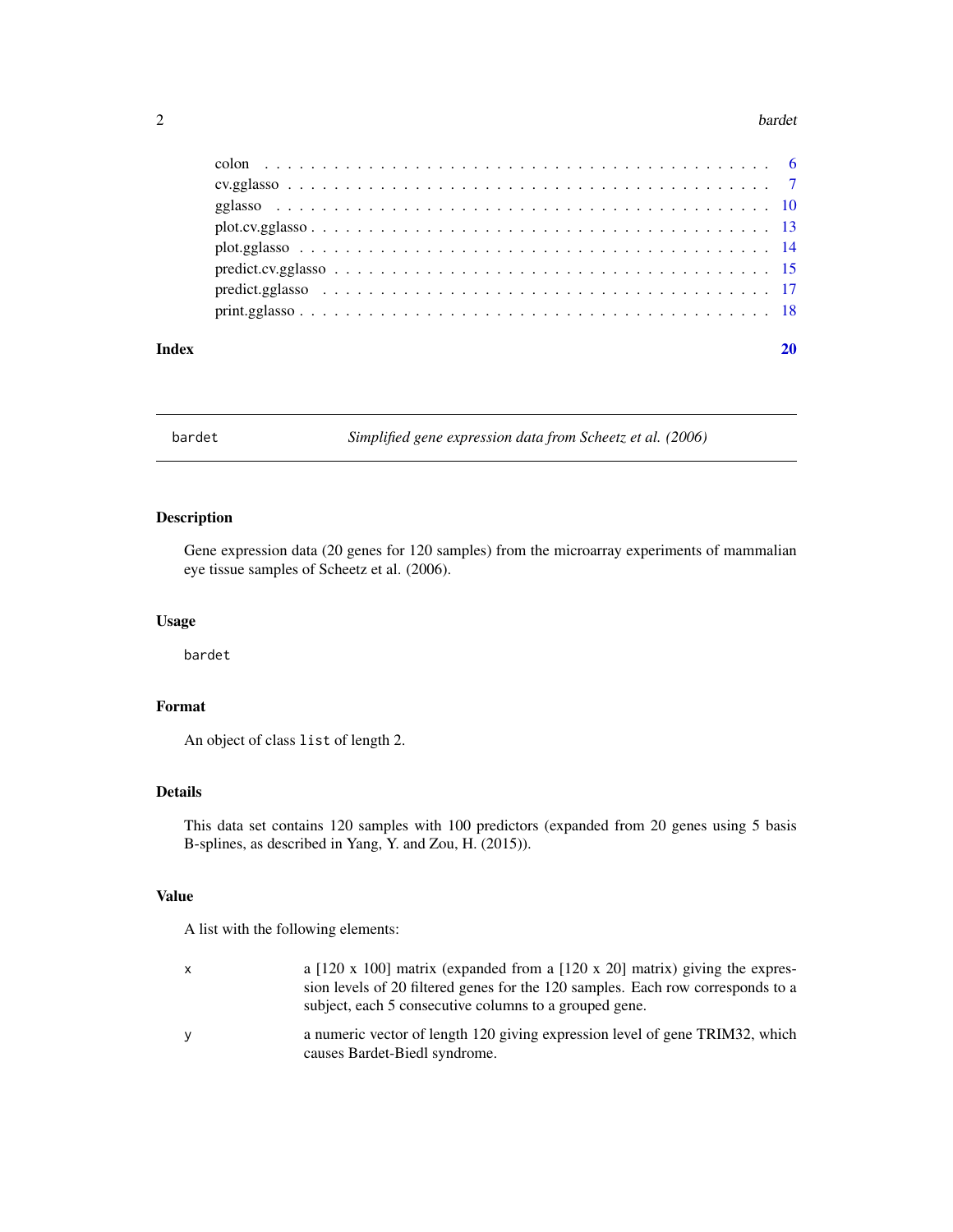#### <span id="page-2-0"></span>References

Scheetz, T., Kim, K., Swiderski, R., Philp, A., Braun, T., Knudtson, K., Dorrance, A., DiBona, G., Huang, J., Casavant, T. et al. (2006), "Regulation of gene expression in the mammalian eye and its relevance to eye disease", *Proceedings of the National Academy of Sciences* 103(39), 14429-14434.

Huang, J., S. Ma, and C.-H. Zhang (2008). "Adaptive Lasso for sparse high-dimensional regression models". *Statistica Sinica* 18, 1603-1618.

Yang, Y. and Zou, H. (2015), "A Fast Unified Algorithm for Computing Group-Lasso Penalized Learning Problems," *Statistics and Computing*. 25(6), 1129-1141. BugReport: <https://github.com/emeryyi/gglasso>

#### Examples

```
# load gglasso library
library(gglasso)
# load data set
```
data(bardet)

# how many samples and how many predictors ? dim(bardet\$x)

# repsonse y bardet\$y

<span id="page-2-1"></span>coef.cv.gglasso *get coefficients or make coefficient predictions from a "cv.gglasso" object.*

# **Description**

This function gets coefficients or makes coefficient predictions from a cross-validated gglasso model, using the stored "gglasso.fit" object, and the optimal value chosen for lambda.

#### Usage

```
## S3 method for class 'cv.gglasso'
coef(object, s = c("lambda.1se", "lambda.min"), ...)
```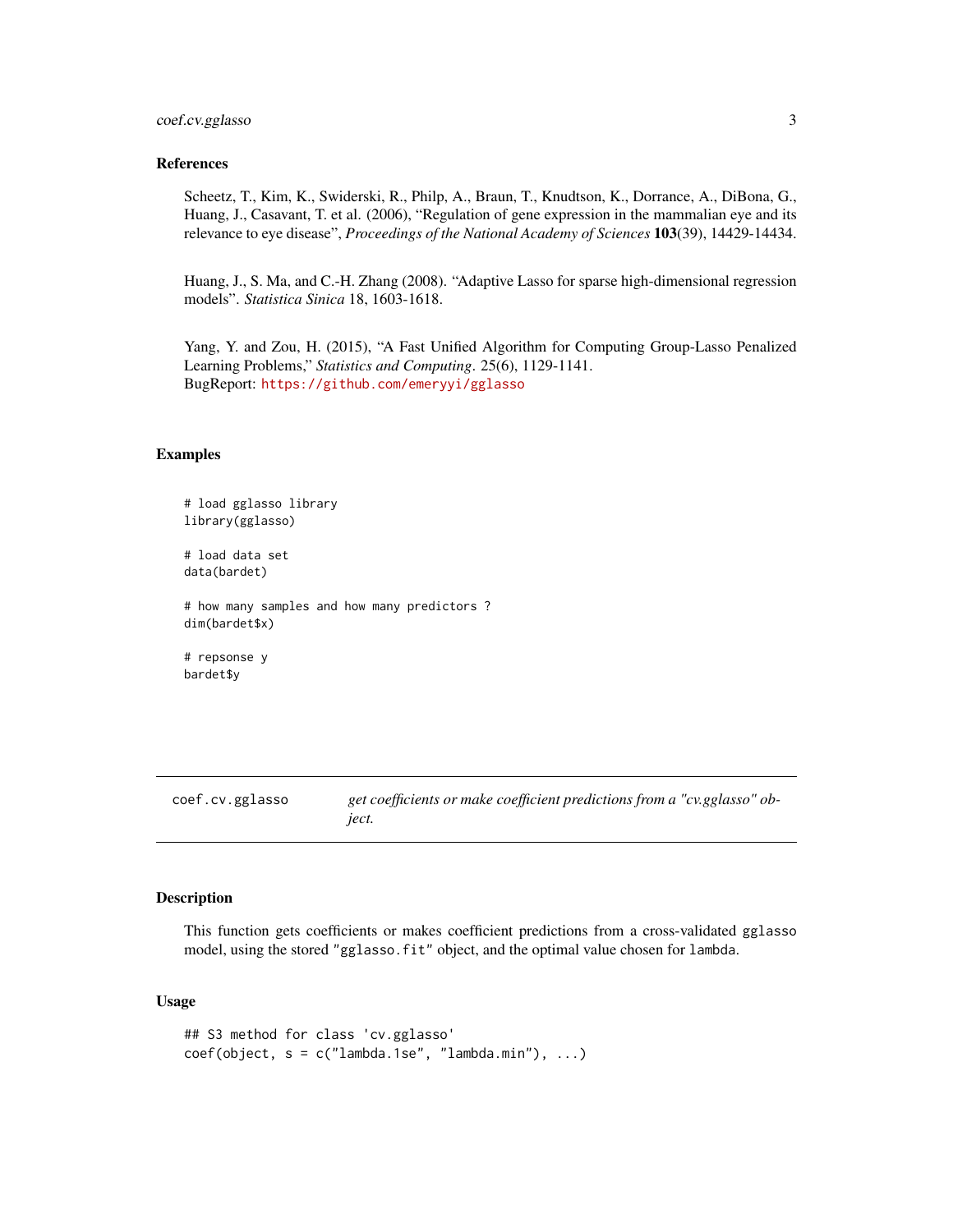#### <span id="page-3-0"></span>Arguments

| object | fitted cv. gglasso object.                                                                                                                                                                                                                                                                                                                                                                                                                                |
|--------|-----------------------------------------------------------------------------------------------------------------------------------------------------------------------------------------------------------------------------------------------------------------------------------------------------------------------------------------------------------------------------------------------------------------------------------------------------------|
| -S     | value(s) of the penalty parameter 1 ambda at which predictions are required. De-<br>fault is the value s="lambda.1se" stored on the CV object, it is the largest<br>value of lambda such that error is within 1 standard error of the minimum. Al-<br>ternatively s="lambda.min" can be used, it is the optimal value of lambda that<br>gives minimum cross validation error cvm. If s is numeric, it is taken as the<br>$value(s)$ of lambda to be used. |
|        | not used. Other arguments to predict.                                                                                                                                                                                                                                                                                                                                                                                                                     |
|        |                                                                                                                                                                                                                                                                                                                                                                                                                                                           |

# Details

This function makes it easier to use the results of cross-validation to get coefficients or make coefficient predictions.

#### Value

The coefficients at the requested values for lambda.

# Author(s)

Yi Yang and Hui Zou Maintainer: Yi Yang <yi.yang6@mcgill.ca>

#### References

Yang, Y. and Zou, H. (2015), "A Fast Unified Algorithm for Computing Group-Lasso Penalized Learning Problems," *Statistics and Computing*. 25(6), 1129-1141. BugReport: <https://github.com/emeryyi/gglasso>

Friedman, J., Hastie, T., and Tibshirani, R. (2010), "Regularization paths for generalized linear models via coordinate descent," *Journal of Statistical Software, 33, 1.* <http://www.jstatsoft.org/v33/i01/>

#### See Also

[cv.gglasso](#page-6-1), and [predict.cv.gglasso](#page-14-1) methods.

#### Examples

```
# load gglasso library
library(gglasso)
# load data set
data(colon)
# define group index
group < -rep(1:20, each=5)
```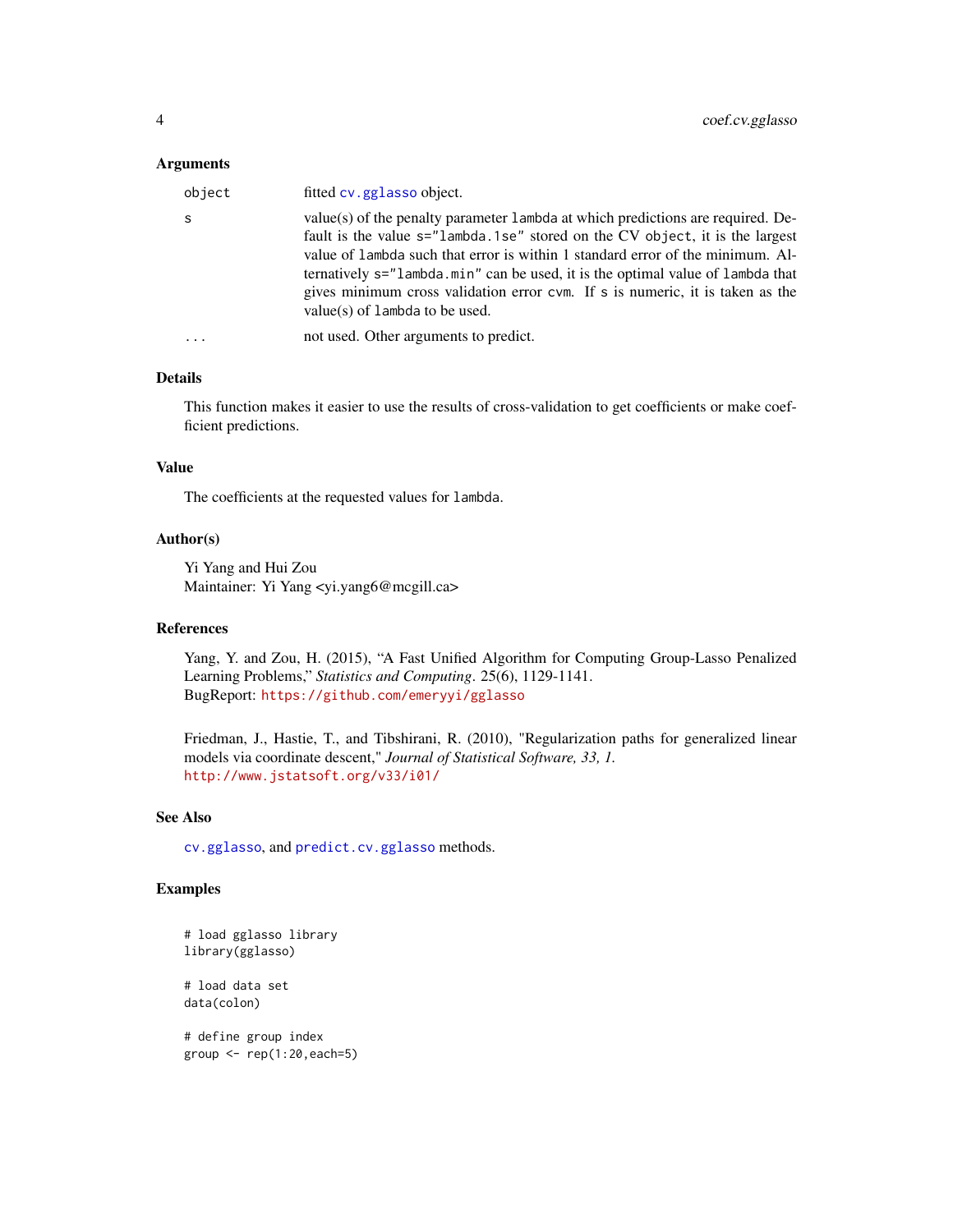# <span id="page-4-0"></span>coef.gglasso 5

```
# 5-fold cross validation using group lasso
# penalized logisitic regression
cv <- cv.gglasso(x=colon$x, y=colon$y, group=group, loss="logit",
pred.loss="misclass", lambda.factor=0.05, nfolds=5)
# the coefficients at lambda = lambda.1se
pre = coef(cv$gglasso.fit, s = cv$lambda.1se)
```

| coef.gglasso | get coefficients or make coefficient predictions from an "gglasso" ob- |  |
|--------------|------------------------------------------------------------------------|--|
|              | <i>iect.</i>                                                           |  |

#### Description

Computes the coefficients at the requested values for lambda from a fitted [gglasso](#page-9-1) object.

#### Usage

## S3 method for class 'gglasso'  $coef(object, s = NULL, ...)$ 

# Arguments

| object   | fitted gglasso model object.                                                                                                               |
|----------|--------------------------------------------------------------------------------------------------------------------------------------------|
| -S       | value(s) of the penalty parameter 1 ambda at which predictions are required. De-<br>fault is the entire sequence used to create the model. |
| $\cdots$ | not used. Other arguments to predict.                                                                                                      |

# Details

s is the new vector at which predictions are requested. If s is not in the lambda sequence used for fitting the model, the coef function will use linear interpolation to make predictions. The new values are interpolated using a fraction of coefficients from both left and right lambda indices.

#### Value

The coefficients at the requested values for lambda.

#### Author(s)

Yi Yang and Hui Zou Maintainer: Yi Yang <yi.yang6@mcgill.ca>

#### References

Yang, Y. and Zou, H. (2015), "A Fast Unified Algorithm for Computing Group-Lasso Penalized Learning Problems," *Statistics and Computing*. 25(6), 1129-1141. BugReport: <https://github.com/emeryyi/gglasso>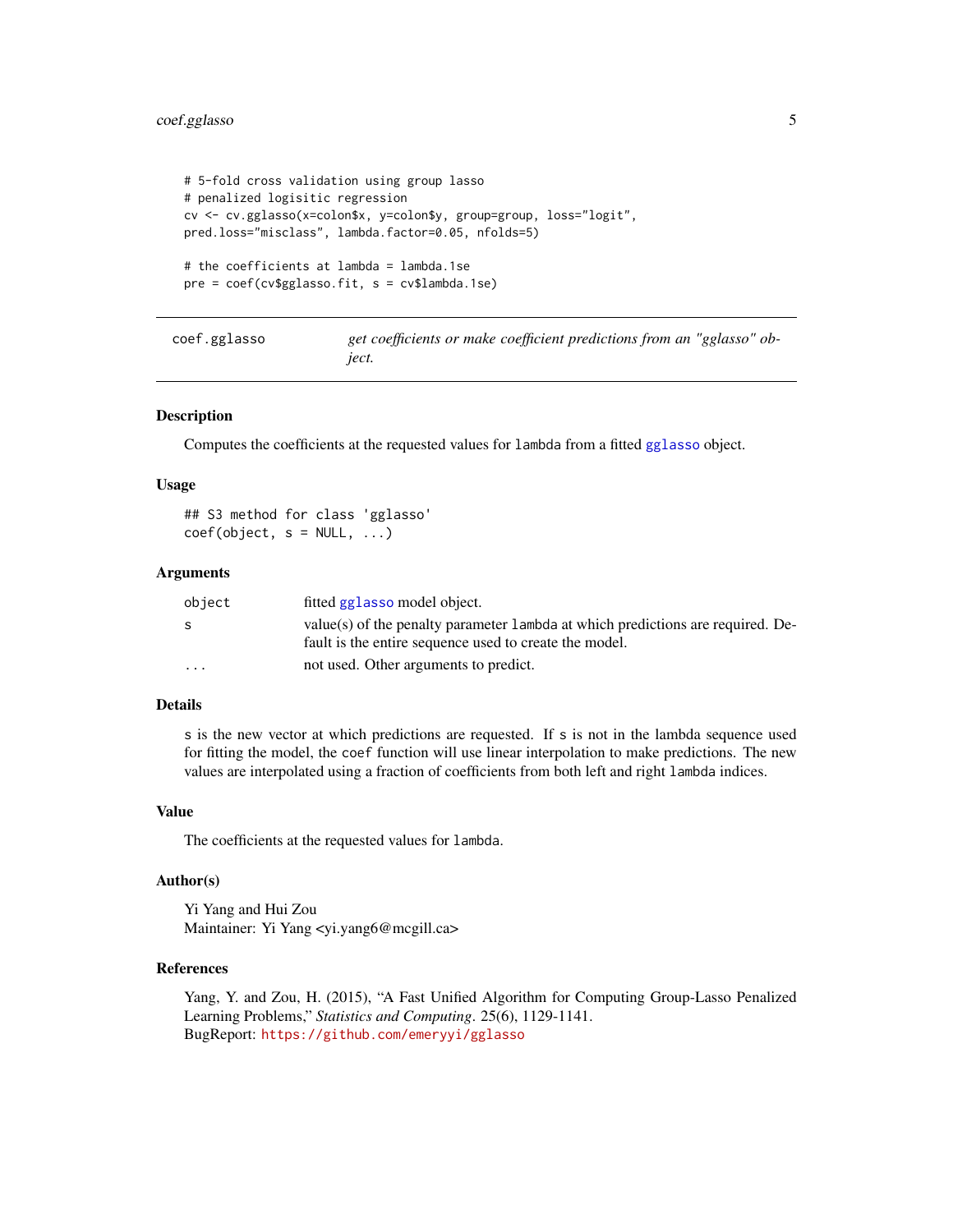# See Also

[predict.gglasso](#page-16-1) method

# Examples

```
# load gglasso library
library(gglasso)
# load data set
data(colon)
# define group index
group \leftarrow rep(1:20, each=5)# fit group lasso
m1 <- gglasso(x=colon$x,y=colon$y,group=group,loss="logit")
# the coefficients at lambda = 0.01 and 0.02
coef(m1,s=c(0.01,0.02))
```
colon *Simplified gene expression data from Alon et al. (1999)*

#### Description

Gene expression data (20 genes for 62 samples) from the microarray experiments of colon tissue samples of Alon et al. (1999).

# Usage

colon

# Format

An object of class list of length 2.

# Details

This data set contains 62 samples with 100 predictors (expanded from 20 genes using 5 basis Bsplines, as described in Yang, Y. and Zou, H. (2015)): 40 tumor tissues, coded 1 and 22 normal tissues, coded -1.

<span id="page-5-0"></span>6 colon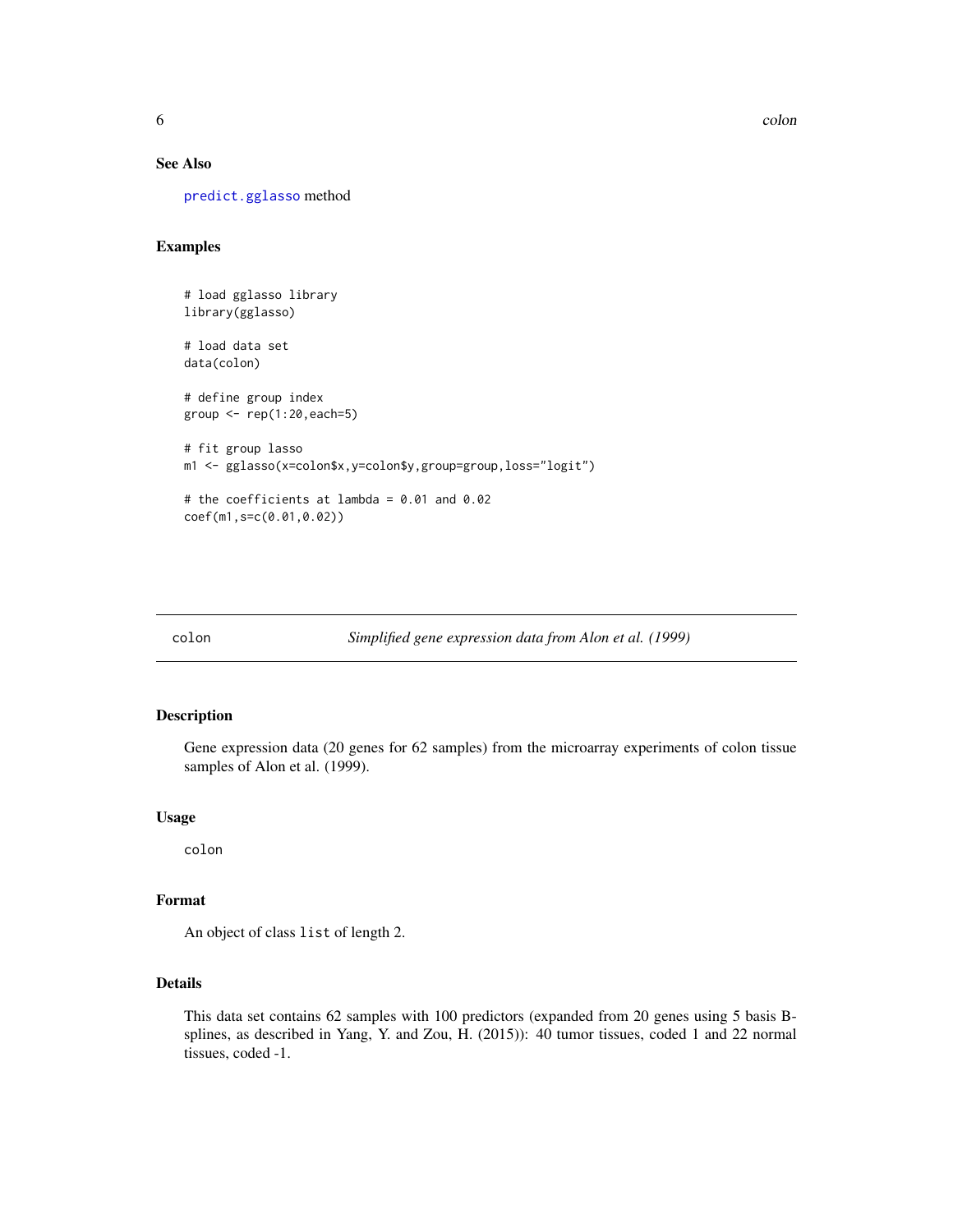# <span id="page-6-0"></span>cv.gglasso 7

# Value

A list with the following elements:

|   | a [62 x 100] matrix (expanded from a [62 x 20] matrix) giving the expression      |
|---|-----------------------------------------------------------------------------------|
|   | levels of 20 genes for the 62 colon tissue samples. Each row corresponds to a     |
|   | patient, each 5 consecutive columns to a grouped gene.                            |
| v | a numeric vector of length 62 giving the type of tissue sample (tumor or normal). |
|   |                                                                                   |

# Source

The data are described in Alon et al. (1999) and can be freely downloaded from [http://microarray](http://microarray.princeton.edu/oncology/affydata/index.html). [princeton.edu/oncology/affydata/index.html](http://microarray.princeton.edu/oncology/affydata/index.html).

#### References

Alon, U. and Barkai, N. and Notterman, D.A. and Gish, K. and Ybarra, S. and Mack, D. and Levine, A.J. (1999). "Broad patterns of gene expression revealed by clustering analysis of tumor and normal colon tissues probed by oligonucleotide arrays", *Proc. Natl. Acad. Sci. USA*, 96(12), 6745–6750.

Yang, Y. and Zou, H. (2015), "A Fast Unified Algorithm for Computing Group-Lasso Penalized Learning Problems," *Statistics and Computing*. 25(6), 1129-1141. BugReport: <https://github.com/emeryyi/gglasso>

#### Examples

```
# load gglasso library
library(gglasso)
# load data set
data(colon)
# how many samples and how many predictors ?
dim(colon$x)
# how many samples of class -1 and 1 respectively ?
sum(colon$y==-1)
sum(colon$y==1)
```
<span id="page-6-1"></span>cv.gglasso *Cross-validation for gglasso*

#### Description

Does k-fold cross-validation for gglasso, produces a plot, and returns a value for lambda. This function is modified based on the cv function from the glmnet package.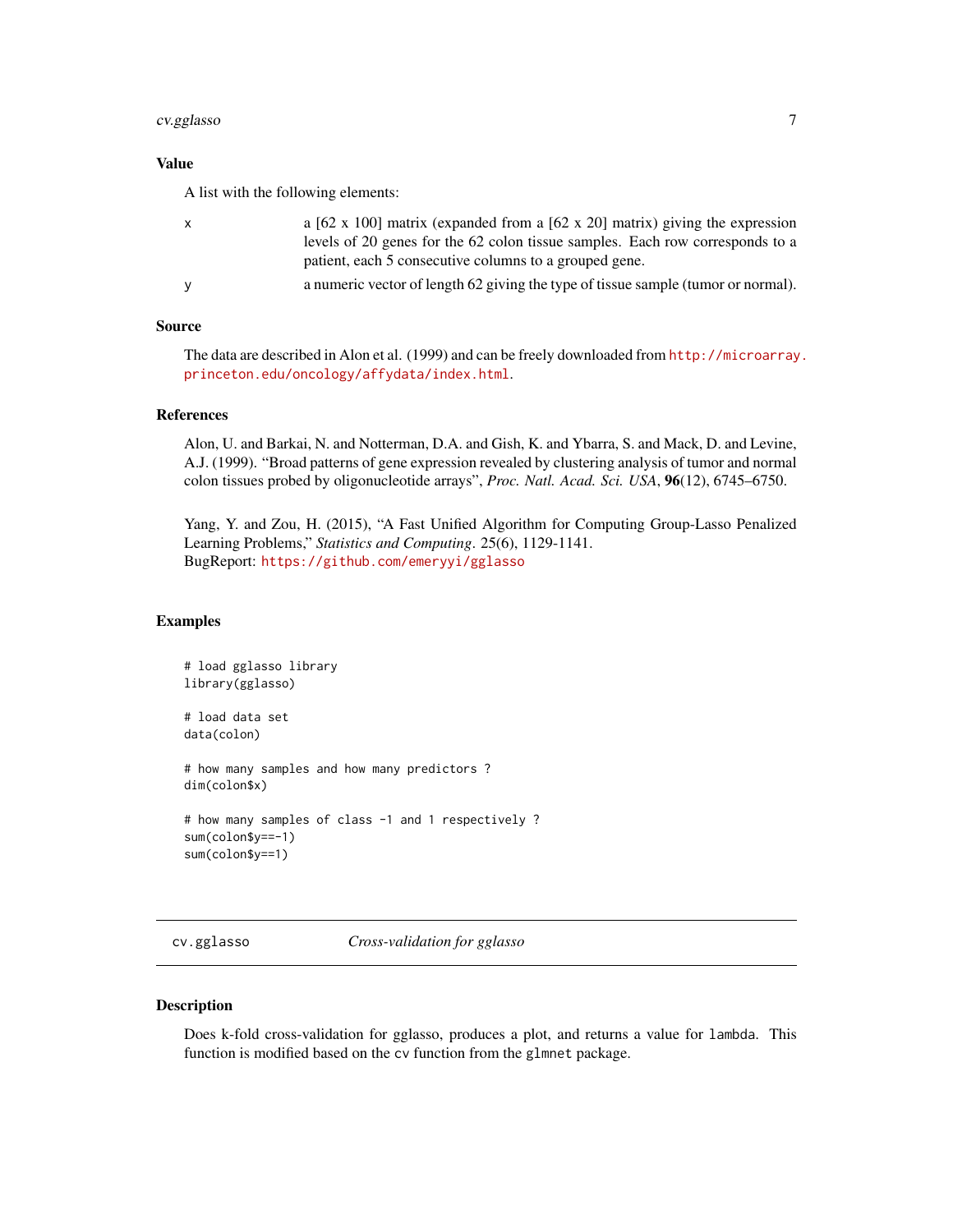# Usage

```
cv.gglasso(
  x,
  y,
  group,
  lambda = NULL,pred.loss = c("misclass", "loss", "L1", "L2"),
  nfolds = 5,
  foldid,
  delta,
  ...
)
```
# Arguments

| X         | matrix of predictors, of dimension $n \times p$ ; each row is an observation vector.                                                                                                         |
|-----------|----------------------------------------------------------------------------------------------------------------------------------------------------------------------------------------------|
| У         | response variable. This argument should be quantitative for regression (least<br>squares), and a two-level factor for classification (logistic model, huberized<br>SVM, squared SVM).        |
| group     | a vector of consecutive integers describing the grouping of the coefficients (see<br>example below).                                                                                         |
| lambda    | optional user-supplied lambda sequence; default is NULL, and gglasso chooses<br>its own sequence.                                                                                            |
| pred.loss | loss to use for cross-validation error. Valid options are:                                                                                                                                   |
|           | • "loss" for classification, margin based loss function.                                                                                                                                     |
|           | · "misclass" for classification, it gives misclassification error.                                                                                                                           |
|           | · "L1" for regression, mean square error used by least squares regression<br>loss="1s", it measure the deviation from the fitted mean to the response.                                       |
|           | • "L2" for regression, mean absolute error used by least squares regression<br>loss="ls", it measure the deviation from the fitted mean to the response.                                     |
|           | Default is "loss".                                                                                                                                                                           |
| nfolds    | number of folds - default is 5. Although nfolds can be as large as the sample<br>size (leave-one-out CV), it is not recommended for large datasets. Smallest<br>value allowable is nfolds=3. |
| foldid    | an optional vector of values between 1 and nfold identifying what fold each<br>observation is in. If supplied, nfold can be missing.                                                         |
| delta     | parameter $\delta$ only used in huberized SVM for computing log-likelihood on vali-<br>dation set, only available with pred. loss = "loss", loss = "hsvm".                                   |
| .         | other arguments that can be passed to gglasso.                                                                                                                                               |
|           |                                                                                                                                                                                              |

# Details

The function runs [gglasso](#page-9-1) nfolds+1 times; the first to get the lambda sequence, and then the remainder to compute the fit with each of the folds omitted. The average error and standard deviation over the folds are computed.

<span id="page-7-0"></span>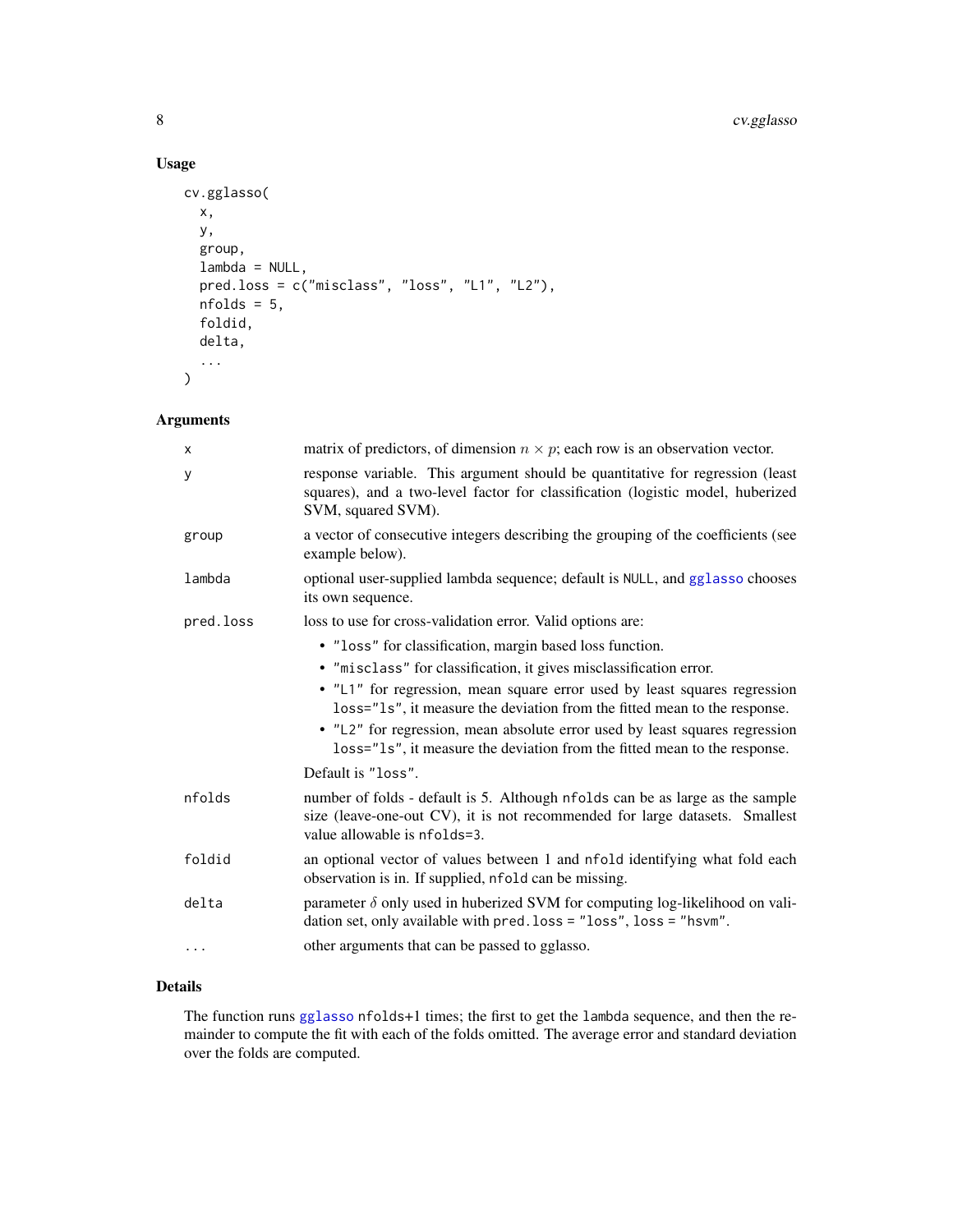# <span id="page-8-0"></span>cv.gglasso 9

#### Value

an object of class [cv.gglasso](#page-6-1) is returned, which is a list with the ingredients of the cross-validation fit.

| lambda      | the values of lambda used in the fits.                                                    |
|-------------|-------------------------------------------------------------------------------------------|
| <b>CVM</b>  | the mean cross-validated error - a vector of length length (lambda).                      |
| cvsd        | estimate of standard error of cym.                                                        |
| cvupper     | upper curve $=$ cvm+cvsd.                                                                 |
| cvlower     | $lower curve = cvm-cvsd.$                                                                 |
| name        | a text string indicating type of measure (for plotting purposes).                         |
| gglasso.fit | a fitted gglasso object for the full data.                                                |
| lambda.min  | The optimal value of lambda that gives minimum cross validation error cvm.                |
| lambda.1se  | The largest value of lambda such that error is within 1 standard error of the<br>mınımum. |

# Author(s)

Yi Yang and Hui Zou Maintainer: Yi Yang <yi.yang6@mcgill.ca>

#### References

Yang, Y. and Zou, H. (2015), "A Fast Unified Algorithm for Computing Group-Lasso Penalized Learning Problems," *Statistics and Computing*. 25(6), 1129-1141. BugReport: <https://github.com/emeryyi/gglasso>

# See Also

[gglasso](#page-9-1), [plot.cv.gglasso](#page-12-1), [predict.cv.gglasso](#page-14-1), and [coef.cv.gglasso](#page-2-1) methods.

#### Examples

```
# load gglasso library
library(gglasso)
```
# load data set data(bardet)

```
# define group index
group \leftarrow rep(1:20, each=5)
```

```
# 5-fold cross validation using group lasso
# penalized logisitic regression
cv <- cv.gglasso(x=bardet$x, y=bardet$y, group=group, loss="ls",
pred.loss="L2", lambda.factor=0.05, nfolds=5)
```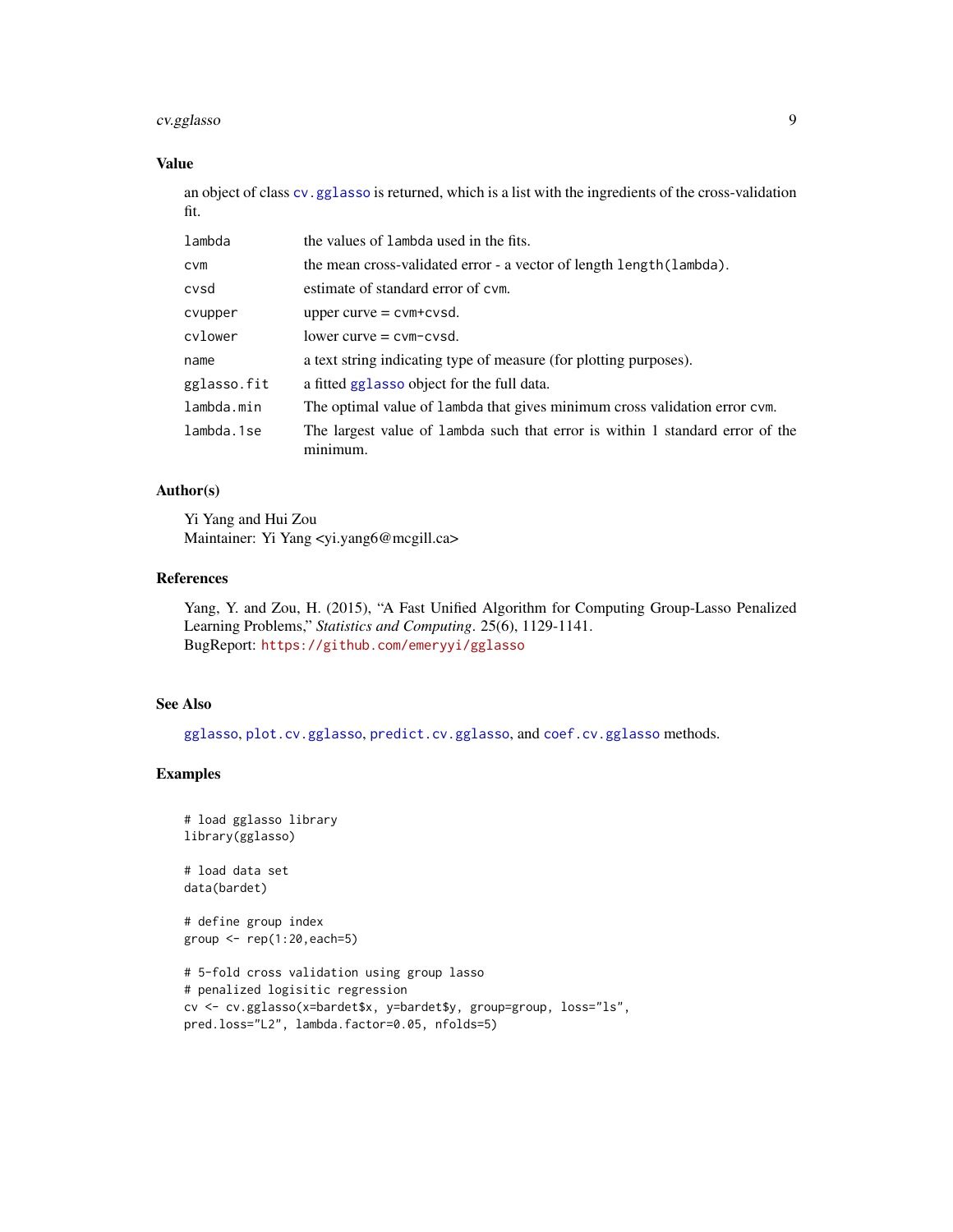<span id="page-9-1"></span><span id="page-9-0"></span>

# Description

Fits regularization paths for group-lasso penalized learning problems at a sequence of regularization parameters lambda.

#### Usage

```
gglasso(
  x,
 y,
  group = NULL,loss = c("ls", "logit", "sqsvm", "hsvm", "wls"),
  nlambda = 100,
  lambda.factor = ifelse(nobs < nvars, 0.05, 0.001),
  lambda = NULL,
 pf = sqrt(bs),
 weight = NULL,
  dfmax = as.integer(max(group)) + 1,
 pmax = min(dfmax * 1.2, as.integer(max(group))),eps = 1e-08,
 maxit = 3e+08,
 delta,
  intercept = TRUE
)
```
# Arguments

| $\mathsf{x}$ | matrix of predictors, of dimension $n \times p$ ; each row is an observation vector.                                                                                                   |
|--------------|----------------------------------------------------------------------------------------------------------------------------------------------------------------------------------------|
| У            | response variable. This argument should be quantitative for regression (least)<br>squares), and a two-level factor for classification (logistic model, huberized<br>SVM, squared SVM). |
| group        | a vector of consecutive integers describing the grouping of the coefficients (see<br>example below).                                                                                   |
| loss         | a character string specifying the loss function to use, valid options are:                                                                                                             |
|              | • "1s" least squares loss (regression),                                                                                                                                                |
|              | • "logit" logistic loss (classification).                                                                                                                                              |
|              | • "hsvm" Huberized squared hinge loss (classification),                                                                                                                                |
|              | • "sqsvm" Squared hinge loss (classification),                                                                                                                                         |
|              | Default is "1s".                                                                                                                                                                       |
| nlambda      | the number of lambda values - default is 100.                                                                                                                                          |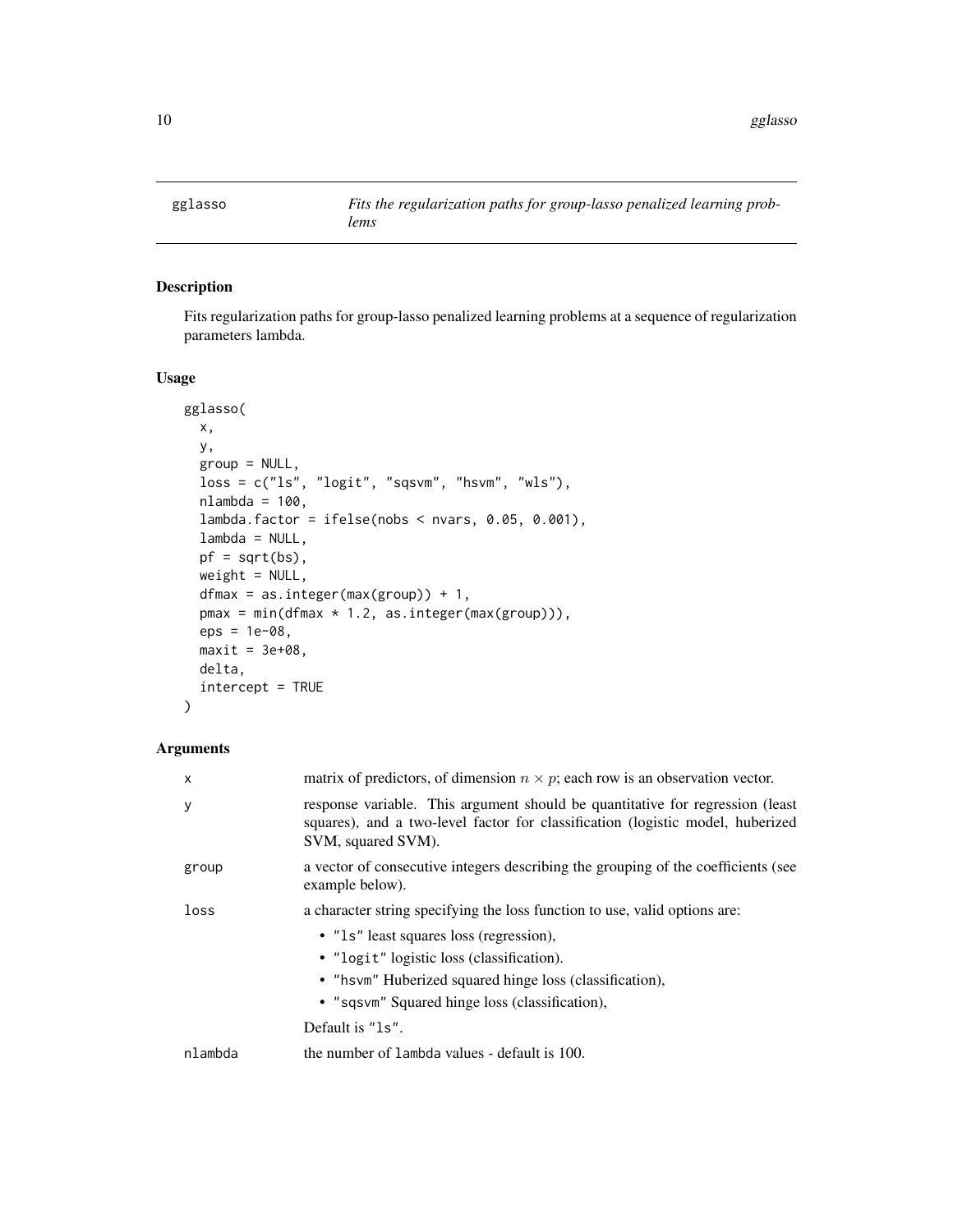#### gglasso and the set of the set of the set of the set of the set of the set of the set of the set of the set of the set of the set of the set of the set of the set of the set of the set of the set of the set of the set of t

| lambda.factor | the factor for getting the minimal lambda in lambda sequence, where min(lambda)<br>$=$ lambda. factor $*$ max (lambda). max (lambda) is the smallest value of lambda<br>for which all coefficients are zero. The default depends on the relationship be-<br>tween $n$ (the number of rows in the matrix of predictors) and $p$ (the number of<br>predictors). If $n \ge p$ , the default is 0.001, close to zero. If $n < p$ , the default<br>is 0.05. A very small value of lambda. factor will lead to a saturated fit. It<br>takes no effect if there is user-defined lambda sequence. |
|---------------|-------------------------------------------------------------------------------------------------------------------------------------------------------------------------------------------------------------------------------------------------------------------------------------------------------------------------------------------------------------------------------------------------------------------------------------------------------------------------------------------------------------------------------------------------------------------------------------------|
| lambda        | a user supplied lambda sequence. Typically, by leaving this option unspecified<br>users can have the program compute its own lambda sequence based on nlambda<br>and lambda. factor. Supplying a value of lambda overrides this. It is better to<br>supply a decreasing sequence of lambda values than a single (small) value, if<br>not, the program will sort user-defined lambda sequence in decreasing order<br>automatically.                                                                                                                                                        |
| pf            | penalty factor, a vector in length of bn (bn is the total number of groups). Sep-<br>arate penalty weights can be applied to each group of $\beta$ s to allow differential<br>shrinkage. Can be 0 for some groups, which implies no shrinkage, and results<br>in that group always being included in the model. Default value for each entry<br>is the square-root of the corresponding size of each group.                                                                                                                                                                               |
| weight        | a $nxn$ observation weight matrix in the where $n$ is the number of observations.<br>Only used if loss='wls' is specified. Note that cross-validation is NOT IM-<br>PLEMENTED for loss='wls'.                                                                                                                                                                                                                                                                                                                                                                                             |
| dfmax         | limit the maximum number of groups in the model. Useful for very large bs<br>(group size), if a partial path is desired. Default is bs+1.                                                                                                                                                                                                                                                                                                                                                                                                                                                 |
| pmax          | limit the maximum number of groups ever to be nonzero. For example once a<br>group enters the model, no matter how many times it exits or re-enters model<br>through the path, it will be counted only once. Default is min(dfmax*1.2,bs).                                                                                                                                                                                                                                                                                                                                                |
| eps           | convergence termination tolerance. Defaults value is 1e-8.                                                                                                                                                                                                                                                                                                                                                                                                                                                                                                                                |
| maxit         | maximum number of outer-loop iterations allowed at fixed lambda value. De-<br>fault is 3e8. If models do not converge, consider increasing maxit.                                                                                                                                                                                                                                                                                                                                                                                                                                         |
| delta         | the parameter $\delta$ in "hsvm" (Huberized squared hinge loss). Default is 1.                                                                                                                                                                                                                                                                                                                                                                                                                                                                                                            |
| intercept     | Whether to include intercept in the model. Default is TRUE.                                                                                                                                                                                                                                                                                                                                                                                                                                                                                                                               |

# Details

Note that the objective function for "ls" least squares is

$$
RSS/(2*n) + lambda * penalty;
$$

for "hsvm" Huberized squared hinge loss, "sqsvm" Squared hinge loss and "logit" logistic regression, the objective function is

$$
-loglik/n + lambda * penalty.
$$

Users can also tweak the penalty by choosing different penalty factor.

For computing speed reason, if models are not converging or running slow, consider increasing eps, decreasing nlambda, or increasing lambda.factor before increasing maxit.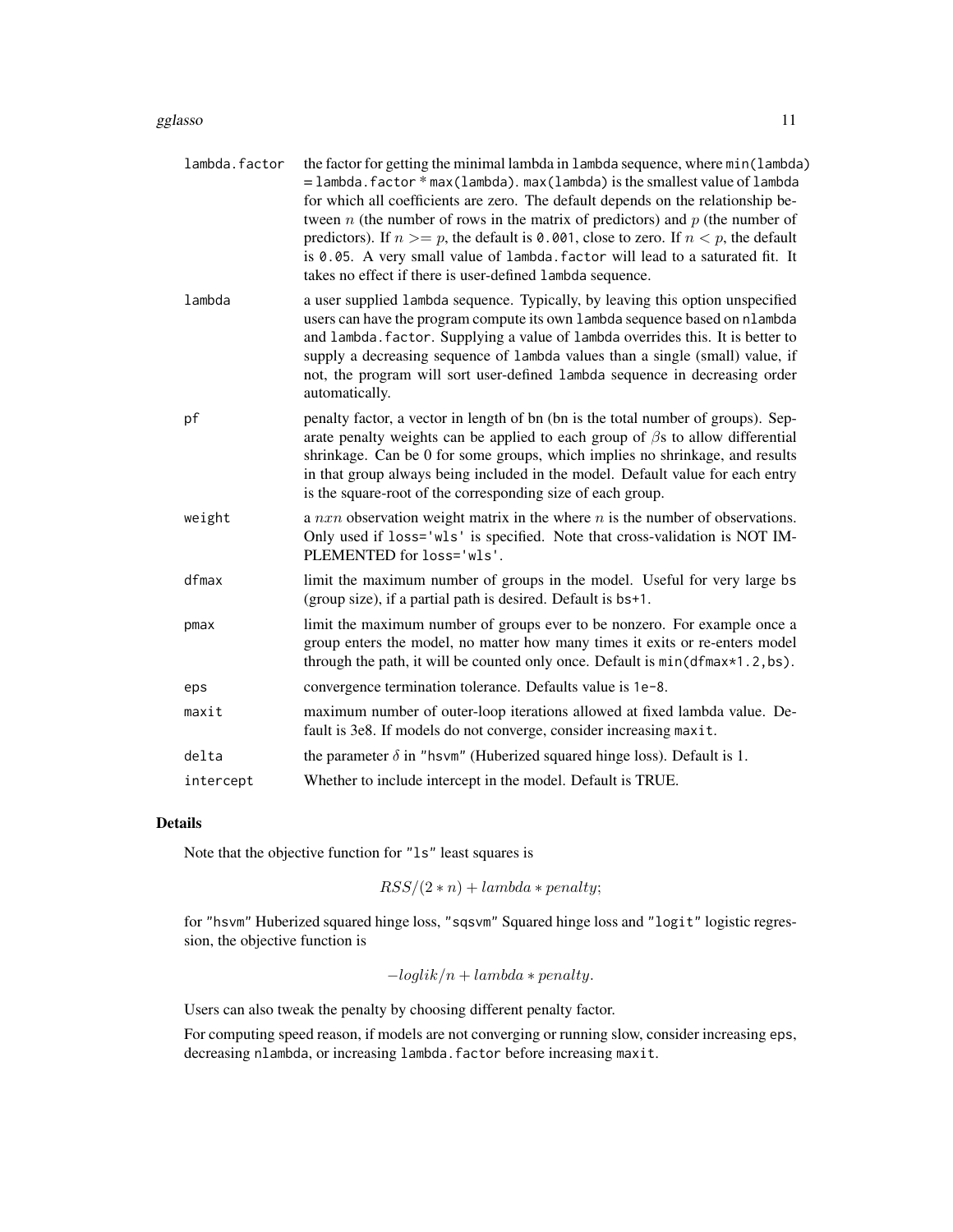12 gglasso

# Value

An object with S3 class [gglasso](#page-9-1).

| call    | the call that produced this object                                             |
|---------|--------------------------------------------------------------------------------|
| b0      | intercept sequence of length length (lambda)                                   |
| beta    | a p*length(lambda) matrix of coefficients.                                     |
| df      | the number of nonzero groups for each value of lambda.                         |
| dim     | dimension of coefficient matrix (ices)                                         |
| lambda  | the actual sequence of lambda values used                                      |
| npasses | total number of iterations (the most inner loop) summed over all lambda values |
| jerr    | error flag, for warnings and errors, 0 if no error.                            |
| group   | a vector of consecutive integers describing the grouping of the coefficients.  |
|         |                                                                                |

# Author(s)

Yi Yang and Hui Zou Maintainer: Yi Yang <yi.yang6@mcgill.ca>

# References

Yang, Y. and Zou, H. (2015), "A Fast Unified Algorithm for Computing Group-Lasso Penalized Learning Problems," *Statistics and Computing*. 25(6), 1129-1141. BugReport: <https://github.com/emeryyi/gglasso>

#### See Also

plot.gglasso

# Examples

```
# load gglasso library
library(gglasso)
# load bardet data set
data(bardet)
# define group index
group1 <- rep(1:20,each=5)
# fit group lasso penalized least squares
m1 <- gglasso(x=bardet$x,y=bardet$y,group=group1,loss="ls")
# load colon data set
data(colon)
# define group index
```
<span id="page-11-0"></span>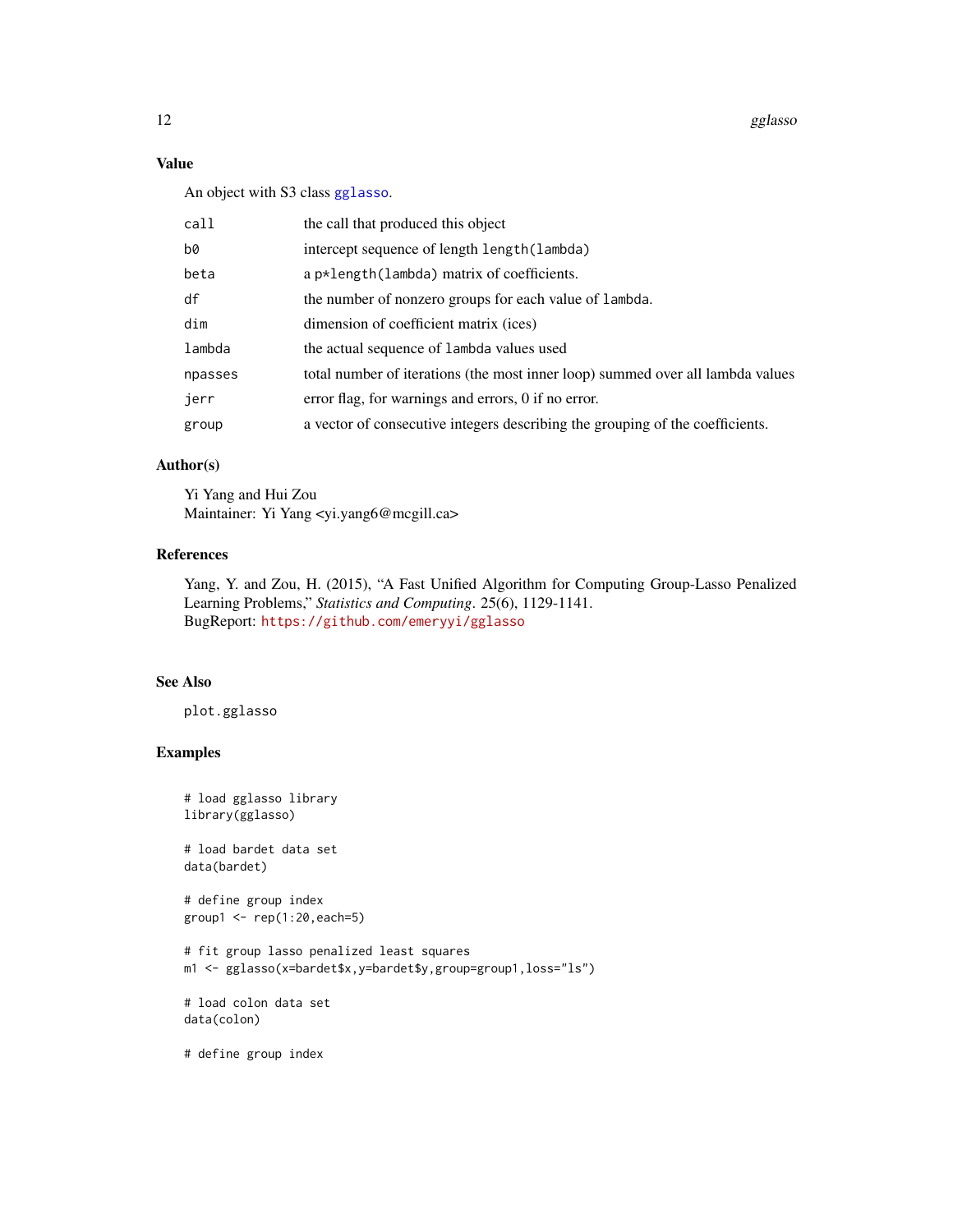# <span id="page-12-0"></span>plot.cv.gglasso 13

```
group2 < -rep(1:20, each=5)# fit group lasso penalized logistic regression
m2 <- gglasso(x=colon$x,y=colon$y,group=group2,loss="logit")
```
<span id="page-12-1"></span>plot.cv.gglasso *plot the cross-validation curve produced by cv.gglasso*

#### Description

Plots the cross-validation curve, and upper and lower standard deviation curves, as a function of the lambda values used. This function is modified based on the plot.cv function from the glmnet package.

#### Usage

## S3 method for class 'cv.gglasso'  $plot(x, sign.lambda = 1, ...)$ 

#### Arguments

| $\mathsf{x}$ | fitted cv. gglasso object                                                    |
|--------------|------------------------------------------------------------------------------|
| sign.lambda  | either plot against $log(1)$ (default) or its negative if sign. lambda = -1. |
| $\cdots$     | other graphical parameters to plot                                           |

#### Details

A plot is produced.

#### Author(s)

Yi Yang and Hui Zou Maintainer: Yi Yang <yi.yang6@mcgill.ca>

#### References

Yang, Y. and Zou, H. (2015), "A Fast Unified Algorithm for Computing Group-Lasso Penalized Learning Problems," *Statistics and Computing*. 25(6), 1129-1141. BugReport: <https://github.com/emeryyi/gglasso>

Friedman, J., Hastie, T., and Tibshirani, R. (2010), "Regularization paths for generalized linear models via coordinate descent," *Journal of Statistical Software*, 33, 1. <http://www.jstatsoft.org/v33/i01/>

#### See Also

[cv.gglasso](#page-6-1).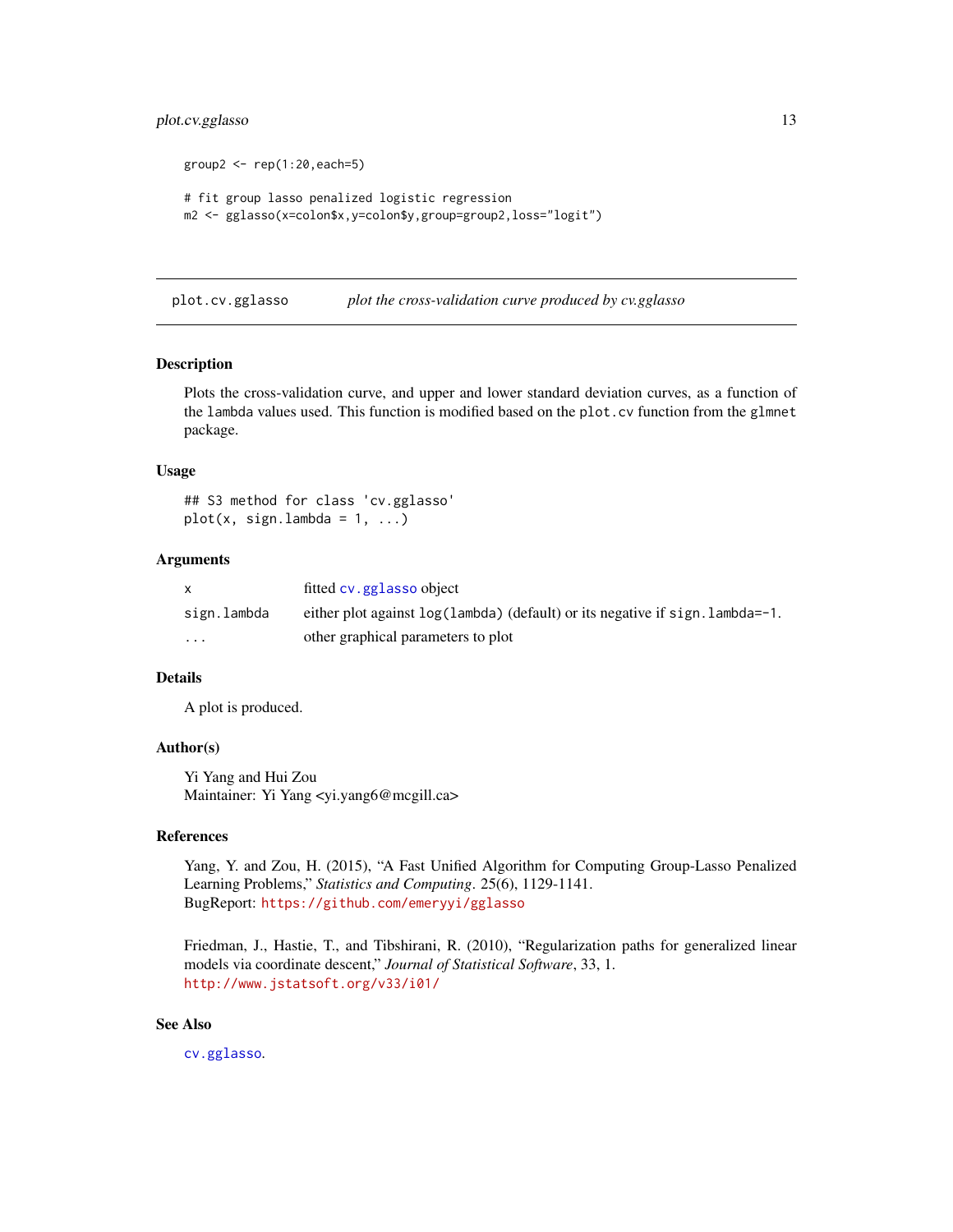# Examples

```
# load gglasso library
library(gglasso)
# load data set
data(colon)
# define group index
group \leftarrow rep(1:20, each=5)# 5-fold cross validation using group lasso
# penalized logisitic regression
cv <- cv.gglasso(x=colon$x, y=colon$y, group=group, loss="logit",
pred.loss="misclass", lambda.factor=0.05, nfolds=5)
# make a CV plot
plot(cv)
```
plot.gglasso *Plot solution paths from a "gglasso" object*

#### Description

Produces a coefficient profile plot of the coefficient paths for a fitted [gglasso](#page-9-1) object.

# Usage

## S3 method for class 'gglasso'  $plot(x, group = FALSE, log.1 = TRUE, ...)$ 

#### Arguments

| $\mathsf{x}$ | fitted gglasso model                                                                                               |
|--------------|--------------------------------------------------------------------------------------------------------------------|
| group        | what is on the Y-axis. Plot the norm of each group if TRUE. Plot each coefficient<br>if FALSE.                     |
| log.1        | what is on the X-axis. Plot against the log-lambda sequence if TRUE. Plot against<br>the lambda sequence if FALSE. |
| .            | other graphical parameters to plot                                                                                 |

# Details

A coefficient profile plot is produced.

#### Author(s)

Yi Yang and Hui Zou Maintainer: Yi Yang <yi.yang6@mcgill.ca>

<span id="page-13-0"></span>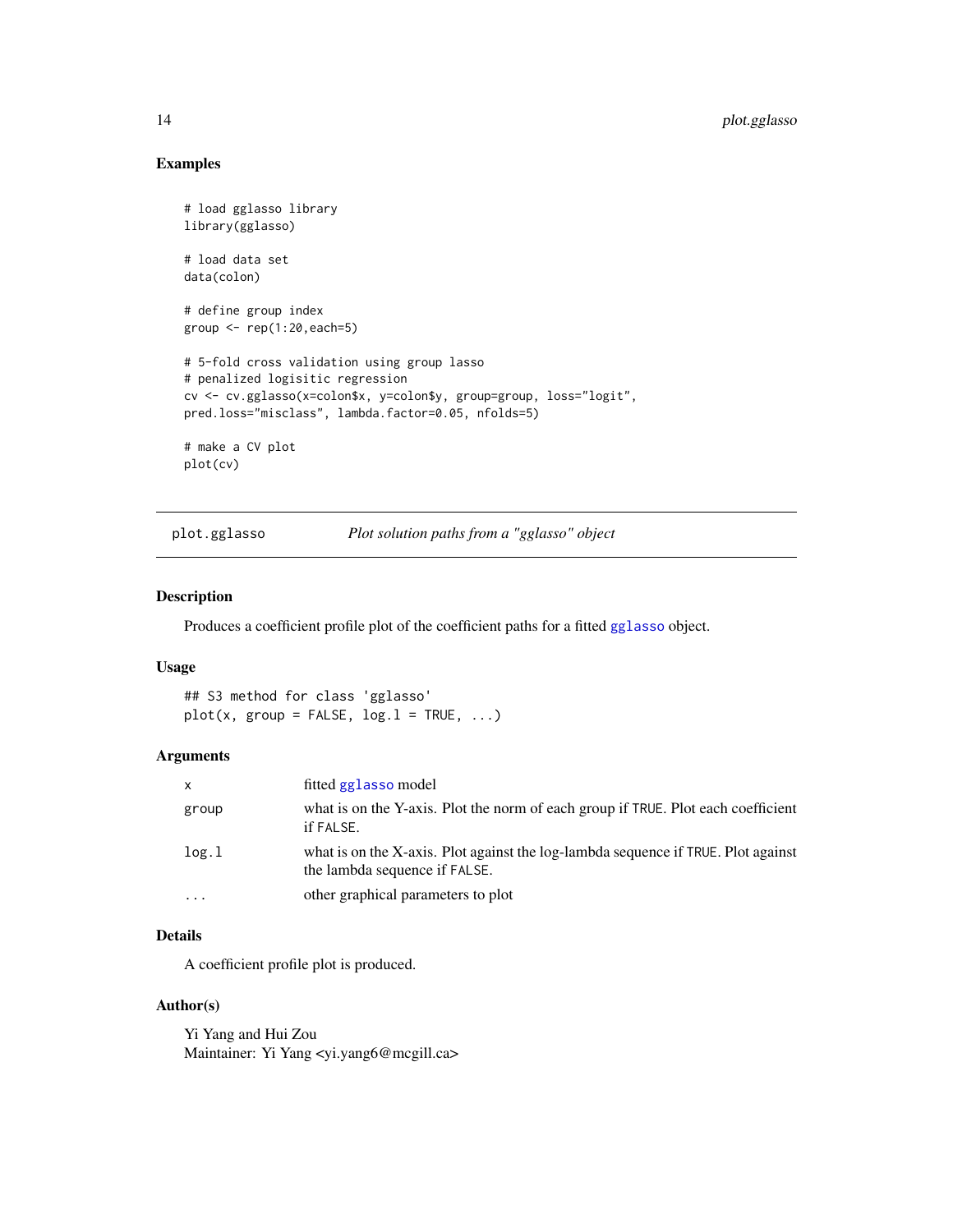# <span id="page-14-0"></span>predict.cv.gglasso 15

# References

Yang, Y. and Zou, H. (2015), "A Fast Unified Algorithm for Computing Group-Lasso Penalized Learning Problems," *Statistics and Computing*. 25(6), 1129-1141. BugReport: <https://github.com/emeryyi/gglasso>

#### Examples

```
# load gglasso library
library(gglasso)
# load data set
data(bardet)
# define group index
group \leftarrow rep(1:20, each=5)# fit group lasso
m1 <- gglasso(x=bardet$x,y=bardet$y,group=group,loss="ls")
# make plots
par(mfrow=c(1,3))
plot(m1) # plots the coefficients against the log-lambda sequence
plot(m1,group=TRUE) # plots group norm against the log-lambda sequence
plot(m1,log.l=FALSE) # plots against the lambda sequence
```
<span id="page-14-1"></span>predict.cv.gglasso *make predictions from a "cv.gglasso" object.*

# Description

This function makes predictions from a cross-validated gglasso model, using the stored "gglasso.fit" object, and the optimal value chosen for lambda.

#### Usage

```
## S3 method for class 'cv.gglasso'
predict(object, newx, s = c("lambda.1se", "lambda.mbda.min"), ...)
```
#### Arguments

| object | fitted cv. gglasso object.                                                                                                                                                                                                                                         |
|--------|--------------------------------------------------------------------------------------------------------------------------------------------------------------------------------------------------------------------------------------------------------------------|
| newx   | matrix of new values for x at which predictions are to be made. Must be a matrix.<br>See documentation for predict.gglasso.                                                                                                                                        |
| S      | value(s) of the penalty parameter lambda at which predictions are required.<br>Default is the value s="lambda.1se" stored on the CV object. Alternatively<br>$s =$ "lambda.min" can be used. If s is numeric, it is taken as the value(s) of<br>lambda to be used. |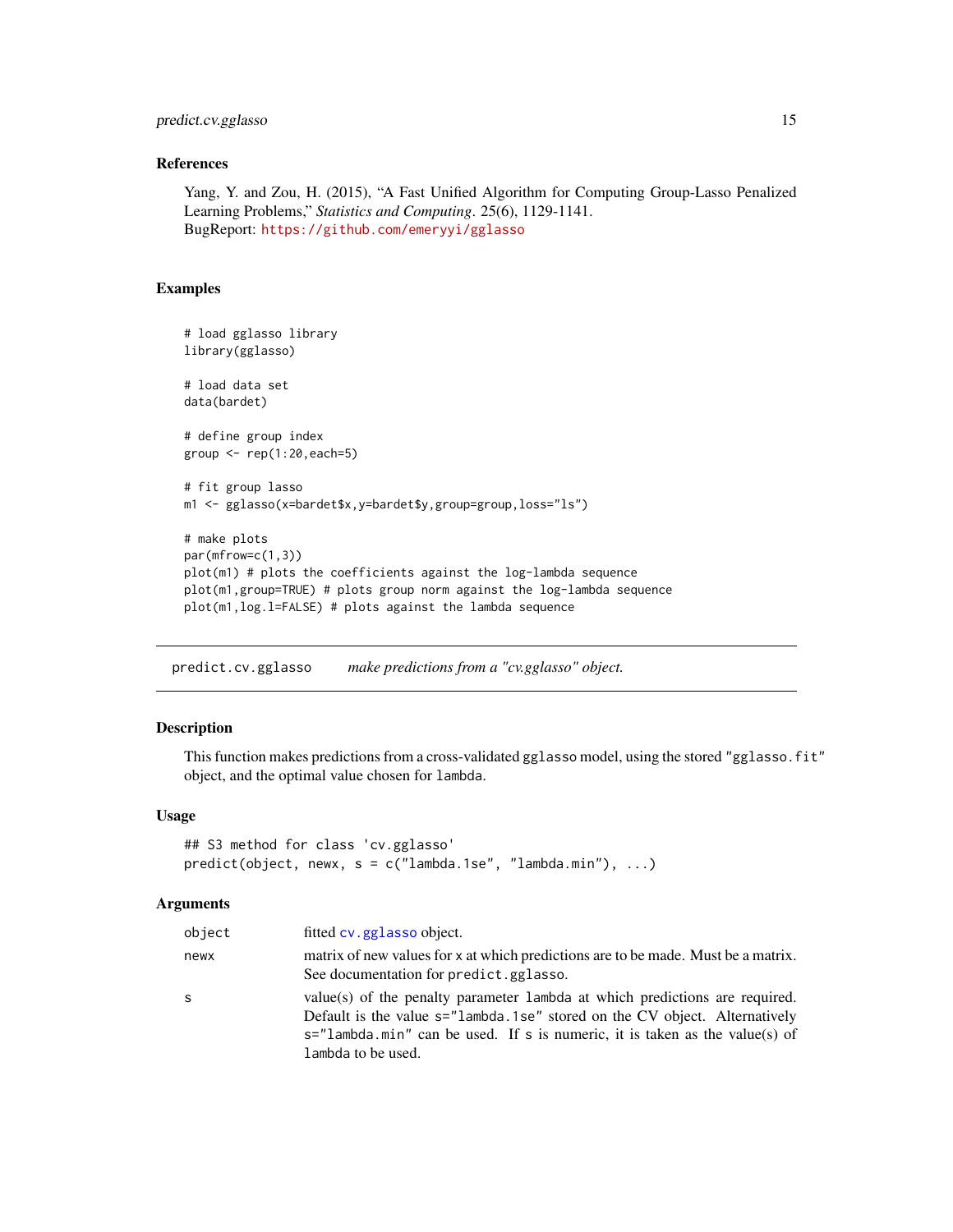<span id="page-15-0"></span>... not used. Other arguments to predict.

# Details

This function makes it easier to use the results of cross-validation to make a prediction.

#### Value

The returned object depends on the . . . argument which is passed on to the [predict](#page-0-0) method for [gglasso](#page-9-1) objects.

#### Author(s)

Yi Yang and Hui Zou Maintainer: Yi Yang <yi.yang6@mcgill.ca>

#### References

Yang, Y. and Zou, H. (2015), "A Fast Unified Algorithm for Computing Group-Lasso Penalized Learning Problems," *Statistics and Computing*. 25(6), 1129-1141. BugReport: <https://github.com/emeryyi/gglasso>

#### See Also

[cv.gglasso](#page-6-1), and [coef.cv.gglasso](#page-2-1) methods.

# Examples

```
# load gglasso library
library(gglasso)
# load data set
data(colon)
# define group index
group \leq rep(1:20, each=5)
# 5-fold cross validation using group lasso
# penalized logisitic regression
cv <- cv.gglasso(x=colon$x, y=colon$y, group=group, loss="logit",
pred.loss="misclass", lambda.factor=0.05, nfolds=5)
# the coefficients at lambda = lambda.min, newx = x[1,]pre = predict(cv$gglasso.fit, newx = colon$x[1:10,],
```

```
s = cv$lambda.min, type = "class")
```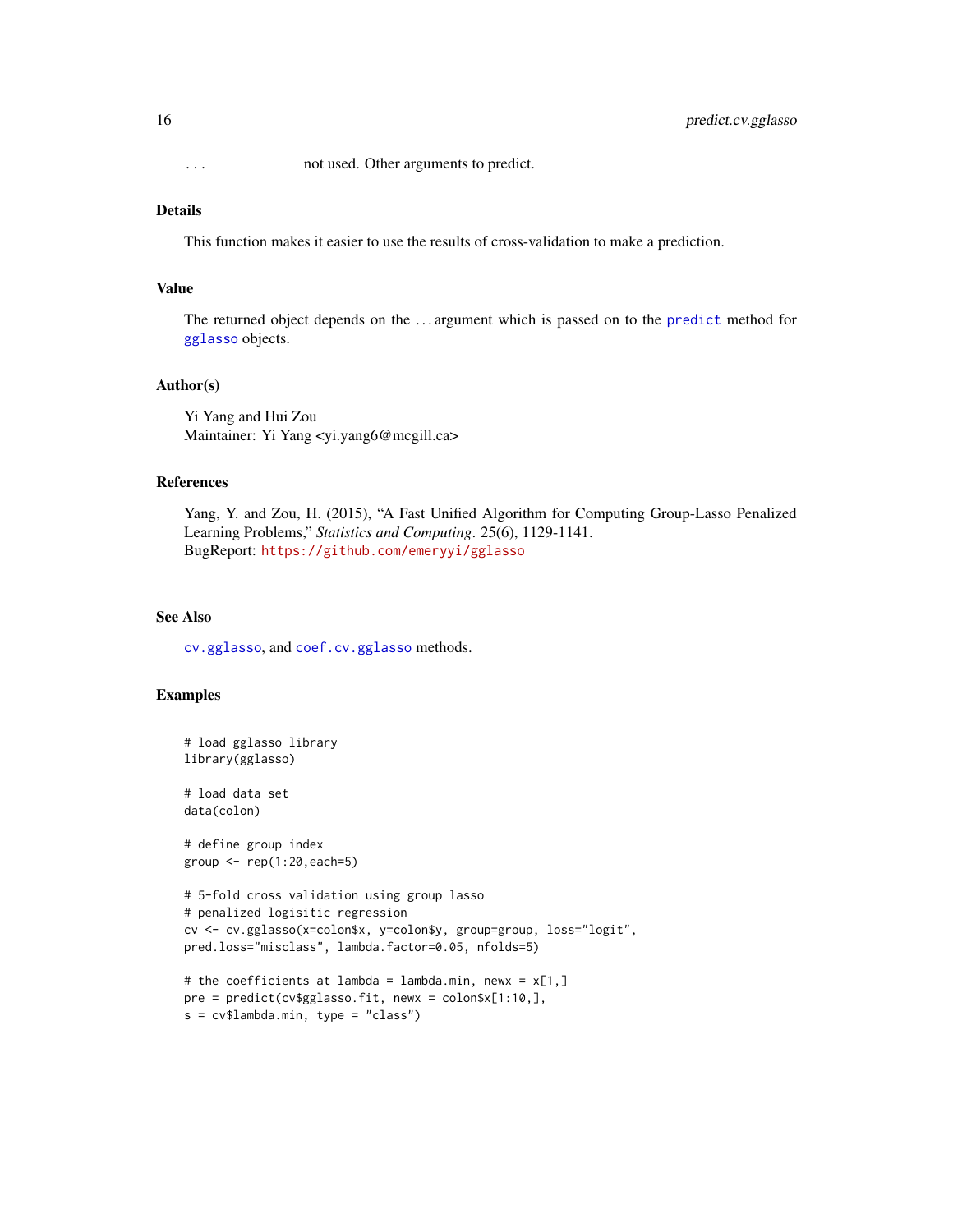<span id="page-16-1"></span><span id="page-16-0"></span>predict.gglasso *make predictions from a "gglasso" object.*

#### Description

Similar to other predict methods, this functions predicts fitted values and class labels from a fitted [gglasso](#page-9-1) object.

# Usage

```
## S3 method for class 'gglasso'
predict(object, newx, s = NULL, type = c("class", "link"), ...)
```
#### Arguments

| object    | fitted gglasso model object.                                                                                                               |  |
|-----------|--------------------------------------------------------------------------------------------------------------------------------------------|--|
| newx      | matrix of new values for x at which predictions are to be made. Must be a matrix.                                                          |  |
| S         | value(s) of the penalty parameter 1 ambda at which predictions are required. De-<br>fault is the entire sequence used to create the model. |  |
| type      | type of prediction required:                                                                                                               |  |
|           | • Type "link", for regression it returns the fitted response; for classification<br>it gives the linear predictors.                        |  |
|           | • Type "class", only valid for classification, it produces the predicted class<br>label corresponding to the maximum probability.          |  |
| $\ddotsc$ | Not used. Other arguments to predict.                                                                                                      |  |

# Details

s is the new vector at which predictions are requested. If s is not in the lambda sequence used for fitting the model, the predict function will use linear interpolation to make predictions. The new values are interpolated using a fraction of predicted values from both left and right lambda indices.

#### Value

The object returned depends on type.

# Author(s)

Yi Yang and Hui Zou Maintainer: Yi Yang <yi.yang6@mcgill.ca>

#### References

Yang, Y. and Zou, H. (2015), "A Fast Unified Algorithm for Computing Group-Lasso Penalized Learning Problems," *Statistics and Computing*. 25(6), 1129-1141. BugReport: <https://github.com/emeryyi/gglasso>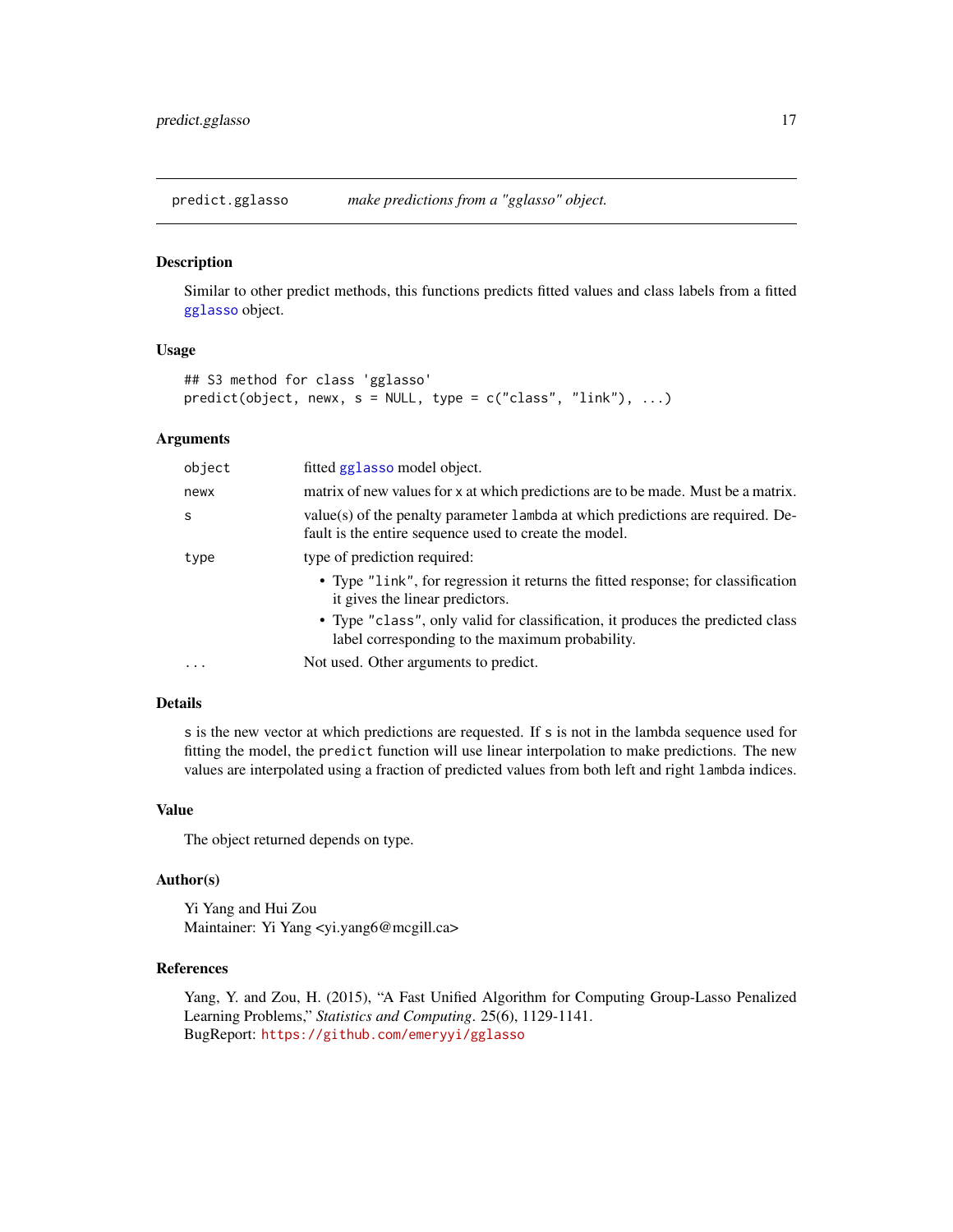#### See Also

[coef](#page-0-0) method

# Examples

```
# load gglasso library
library(gglasso)
# load data set
data(colon)
# define group index
group \leq rep(1:20, each=5)
# fit group lasso
m1 <- gglasso(x=colon$x,y=colon$y,group=group,loss="logit")
# predicted class label at x[10,]
print(predict(m1,type="class",newx=colon$x[10,]))
# predicted linear predictors at x[1:5,]
print(predict(m1,type="link",newx=colon$x[1:5,]))
```
print.gglasso *print a gglasso object*

#### Description

Print the nonzero group counts at each lambda along the gglasso path.

#### Usage

```
## S3 method for class 'gglasso'
print(x, digits = max(3, getOption("digits") - 3), ...)
```
#### Arguments

| X      | fitted gglasso object          |
|--------|--------------------------------|
| digits | significant digits in printout |
| .      | additional print arguments     |

# Details

Print the information about the nonzero group counts at each lambda step in the [gglasso](#page-9-1) object. The result is a two-column matrix with columns Df and Lambda. The Df column is the number of the groups that have nonzero within-group coefficients, the Lambda column is the the corresponding lambda.

<span id="page-17-0"></span>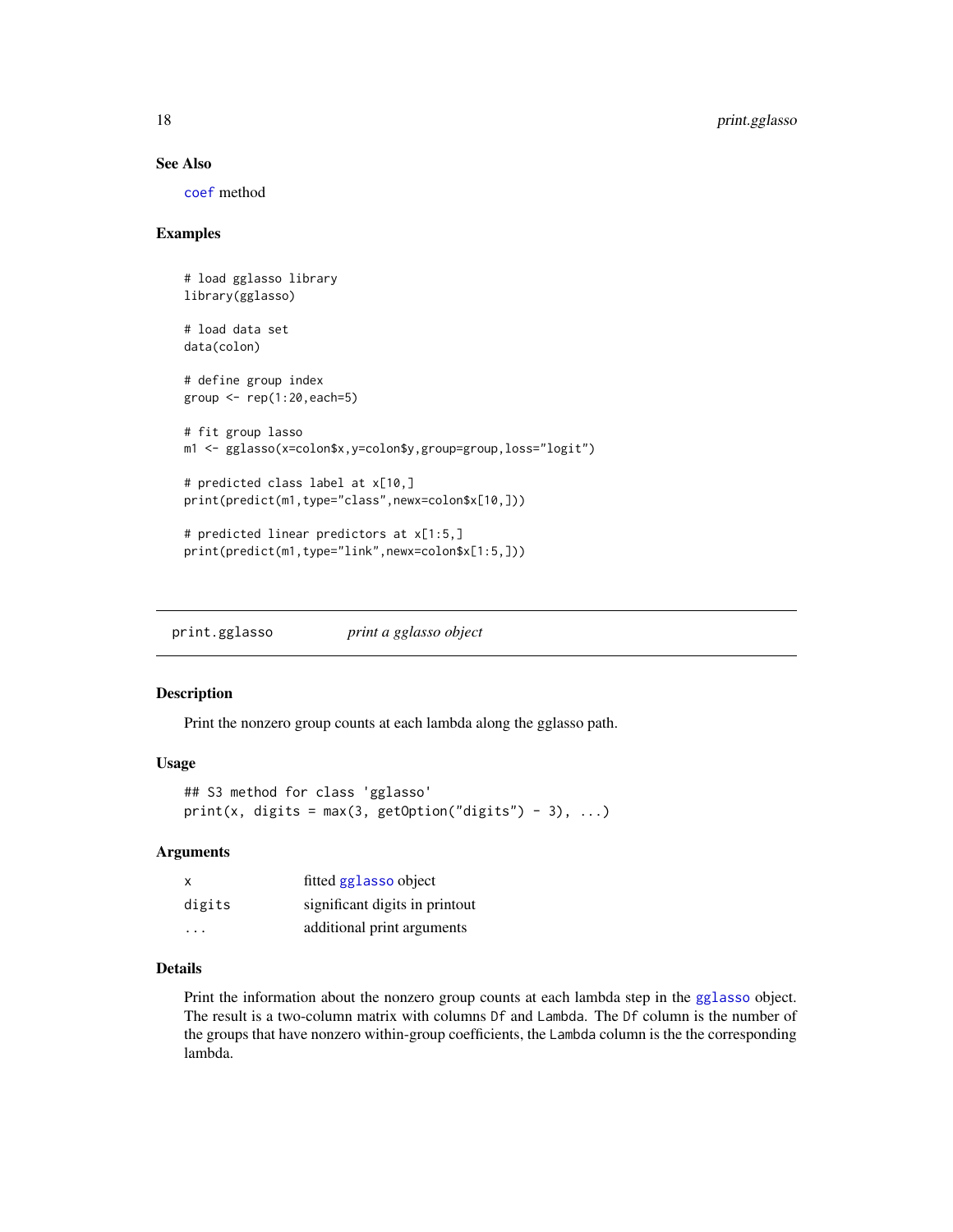# print.gglasso 19

# Value

a two-column matrix, the first columns is the number of nonzero group counts and the second column is Lambda.

# Author(s)

Yi Yang and Hui Zou Maintainer: Yi Yang <yi.yang6@mcgill.ca>

# References

Yang, Y. and Zou, H. (2015), "A Fast Unified Algorithm for Computing Group-Lasso Penalized Learning Problems," *Statistics and Computing*. 25(6), 1129-1141. BugReport: <https://github.com/emeryyi/gglasso>

#### Examples

print(m1)

```
# load gglasso library
library(gglasso)
# load data set
data(colon)
# define group index
group \leq rep(1:20, each=5)
# fit group lasso
m1 <- gglasso(x=colon$x,y=colon$y,group=group,loss="logit")
# print out results
```